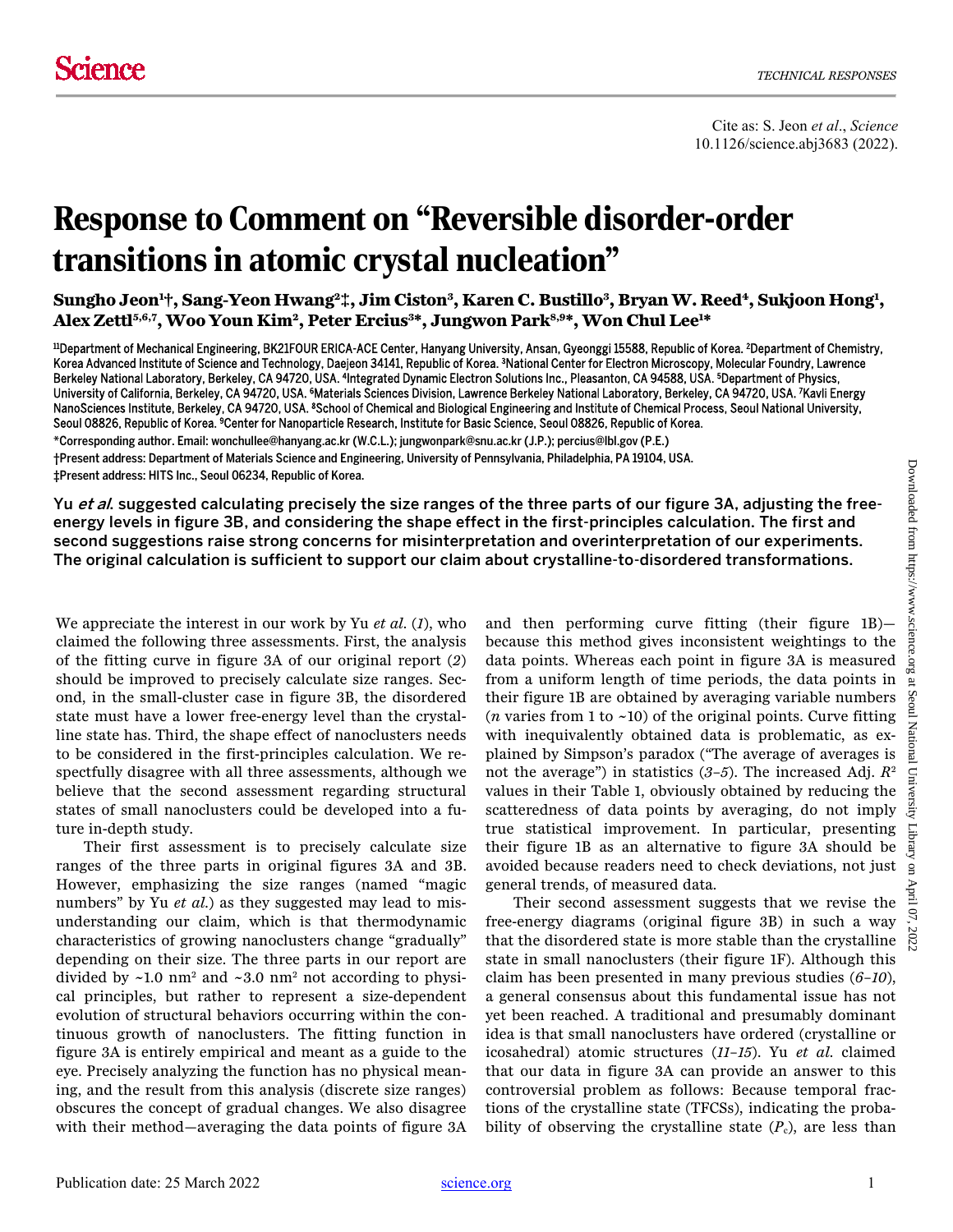0.5 in the small-nanocluster case of figure 3A, the disordered state has a lower free-energy level than the crystalline state.

We claim that the second assessment is an overinterpretation of our results, mainly because of the invalid assumption that the TFCSs in our figure 3A indicate absolute values of  $P_c$ . The observed system is not a sole nanocluster (Fig. 1A) but rather a nanocluster surrounded by mobile adatoms (Fig. 1B). Interactions between the nanocluster and adatoms induce crystalline-to-disordered transformations (*2*), significantly reducing TFCSs. The observation that presynthesized nanoclusters without surrounding adatoms spend a much larger fraction of their time in the crystalline state supports this statement. In addition, the possibility of missing short-lived crystalline states in the observations (shorter than the temporal resolution, 10 ms) makes TFCSs underestimated. Therefore, it is impossible to claim that our experimental result verifies that the absolute value of  $P_c$  is less than 0.5 in small nanoclusters. Fortunately, a relative comparison of  $P_c$  is possible because the two aforementioned sources of the underestimation similarly affect the measurements. An exact description of this relative comparison in thermodynamics is the set of free-energy diagrams in original figure 3B. The diagrams further presenting a lower free-energy level of the disordered state than that of the crystalline state in small nanoclusters (their figure 1F) are an overinterpretation of our data. An alternative set of free-energy diagrams without the overinterpretation (Fig. 2) was considered during the revision of the original report, but we discarded it because interactions between a nanocluster and surrounding atoms are unclearly presented. Despite its similarity to their figure 1F, the physical meaning of Fig. 2 (free-energy diagrams about a system composed of a nanocluster and surrounding atoms) is distinct from what Yu *et al*. wanted to claim. We do agree that our result eventually (with extrapolation) suggests that the disordered state is more stable in small nanoclusters, but it does not mean that we have experimentally verified this statement at the current stage.

Their third assessment is to consider the shape effect of nanoclusters in the first-principles calculation for making our model more realistic. They suspected that the shape effect is a main cause of the data scatteredness in original figure 3A, but a more straightforward reason for this is the stochastic nature of nucleation and early-stage growth. They also claimed that all the crystals during collapse and recrystallization along with {111} have polyhedral shapes in our transmission electron microscopy movies, but this claim has no detailed explanation and is incorrect. Most important, the original calculation successfully supports the claim that adatom binding can provide sufficient

energy to small nanoclusters to induce the crystalline-todisordered transformation. Adopting nonhemispherical shapes in the calculation reduces the energy levels required for the transformation, thus further strengthening our claim. Therefore, we believe that the more complex calculation is not required at this moment.

In conclusion, what Yu *et al*. suggested can be summarized as finding additional information and meanings from our experimental results. We respectfully disagree with them, because the suggestions raise strong concerns for misinterpretations and overinterpretations of our experiments.

## **REFERENCES AND NOTES**

- 1. C.-L. Yu, H. Cheng, Y. Qi, J. Song, C.-G. Yang, Y. Wen, X.-F. Wang, Comment on "Reversible disorder-order transitions in atomic crystal nucleation". *Science* 375, eabj1711 (2022).
- 2. S. Jeon, T. Heo, S.-Y. Hwang, J. Ciston, K. C. Bustillo, B. W. Reed, J. Ham, S. Kang, S. Kim, J. Lim, K. Lim, J. S. Kim, M.-H. Kang, R. S. Bloom, S. Hong, K. Kim, A. Zettl, W. Y. Kim, P. Ercius, J. Park, W. C. Lee, Reversible disorder-order transitions in atomic crystal nucleation. *Science* 371, 498–503 (2021). [doi:10.1126/science.aaz7555](http://dx.doi.org/10.1126/science.aaz7555) [Medline](http://www.ncbi.nlm.nih.gov/entrez/query.fcgi?cmd=Retrieve&db=PubMed&list_uids=33510024&dopt=Abstract)
- 3. The simplest instance of Simpson's paradox is that the average of averages is not the average. For example, the average of {1, 1, 1} is 1 (*n* = 3), and the average of {5} is 5 (*n* = 1). The average of the two averages is 6/2 = 3, but the average of all numbers is 8/4 = 2. What Yu *et al.* performed is to average variable numbers of data points and then to apply curve fitting to the averages, which has the mathematically equivalent problem as this example has.
- 4. E. H. Simpson, The interpretation of interaction in contingency tables. *J. R. Stat. Soc. Ser. B* 13, 238–241 (1951).
- 5. S. Stevens, *Introduction to Statistics: Think & Do* (Worldwide Center of Mathematics, ver. 4.1, 2019), chap. 2.5.
- 6. I. L. Garzón, K. Michaelian, M. R. Beltrán, A. Posada-Amarillas, P. Ordejón, E. Artacho, D. Sánchez-Portal, J. M. Soler, Lowest energy structures of gold nanoclusters. *Phys. Rev. Lett.* 81, 1600–1603 (1998). [doi:10.1103/PhysRevLett.81.1600](http://dx.doi.org/10.1103/PhysRevLett.81.1600)
- 7. Z. W. Wang, R. E. Palmer, Experimental evidence for fluctuating, chiral-type Au55 clusters by direct atomic imaging. *Nano Lett.* 12, 5510–5514 (2012). [doi:10.1021/nl303429z](http://dx.doi.org/10.1021/nl303429z) [Medline](http://www.ncbi.nlm.nih.gov/entrez/query.fcgi?cmd=Retrieve&db=PubMed&list_uids=23057610&dopt=Abstract)
- 8. V. Petkov, N. Bedford, M. R. Knecht, M. G. Weir, R. M. Crooks, W. Tang, G. Henkelman, A. Frenkel, Periodicity and atomic ordering in nanosized particles of crystals. *J. Phys. Chem. C* 112, 8907–8911 (2008)[. doi:10.1021/jp801195c](http://dx.doi.org/10.1021/jp801195c)
- 9. L. Li, L.-L. Wang, D. D. Johnson, Z. Zhang, S. I. Sanchez, J. H. Kang, R. G. Nuzzo, Q. Wang, A. I. Frenkel, J. Li, J. Ciston, E. A. Stach, J. C. Yang, Noncrystalline-tocrystalline transformations in Pt nanoparticles. *J. Am. Chem. Soc.* 135, 13062– 13072 (2013)[. doi:10.1021/ja405497p](http://dx.doi.org/10.1021/ja405497p) [Medline](http://www.ncbi.nlm.nih.gov/entrez/query.fcgi?cmd=Retrieve&db=PubMed&list_uids=23869582&dopt=Abstract)
- 10. Y. Sun, L. Zhuang, J. Lu, X. Hong, P. Liu, Collapse in crystalline structure and decline in catalytic activity of Pt nanoparticles on reducing particle size to 1 nm. *J. Am. Chem. Soc.* 129, 15465–15467 (2007)[. doi:10.1021/ja076177b](http://dx.doi.org/10.1021/ja076177b) [Medline](http://www.ncbi.nlm.nih.gov/entrez/query.fcgi?cmd=Retrieve&db=PubMed&list_uids=18031043&dopt=Abstract)
- 11. A. S. Barnard, N. P. Young, A. I. Kirkland, M. A. van Huis, H. Xu, Nanogold: A quantitative phase map. *ACS Nano* 3, 1431–1436 (2009). [doi:10.1021/nn900220k](http://dx.doi.org/10.1021/nn900220k) [Medline](http://www.ncbi.nlm.nih.gov/entrez/query.fcgi?cmd=Retrieve&db=PubMed&list_uids=19489558&dopt=Abstract)
- 12. I. Chakraborty, T. Pradeep, Atomically precise clusters of noble metals: Emerging link between atoms and nanoparticles. *Chem. Rev.* 117, 8208–8271 (2017). [doi:10.1021/acs.chemrev.6b00769](http://dx.doi.org/10.1021/acs.chemrev.6b00769) [Medline](http://www.ncbi.nlm.nih.gov/entrez/query.fcgi?cmd=Retrieve&db=PubMed&list_uids=28586213&dopt=Abstract)
- 13. J. D. Aiken III, R. G. Finke, A review of modern transition-metal nanoclusters: Their synthesis, characterization, and applications in catalysis. *J. Mol. Catal. A* 145, 1– 44 (1999)[. doi:10.1016/S1381-1169\(99\)00098-9](http://dx.doi.org/10.1016/S1381-1169(99)00098-9)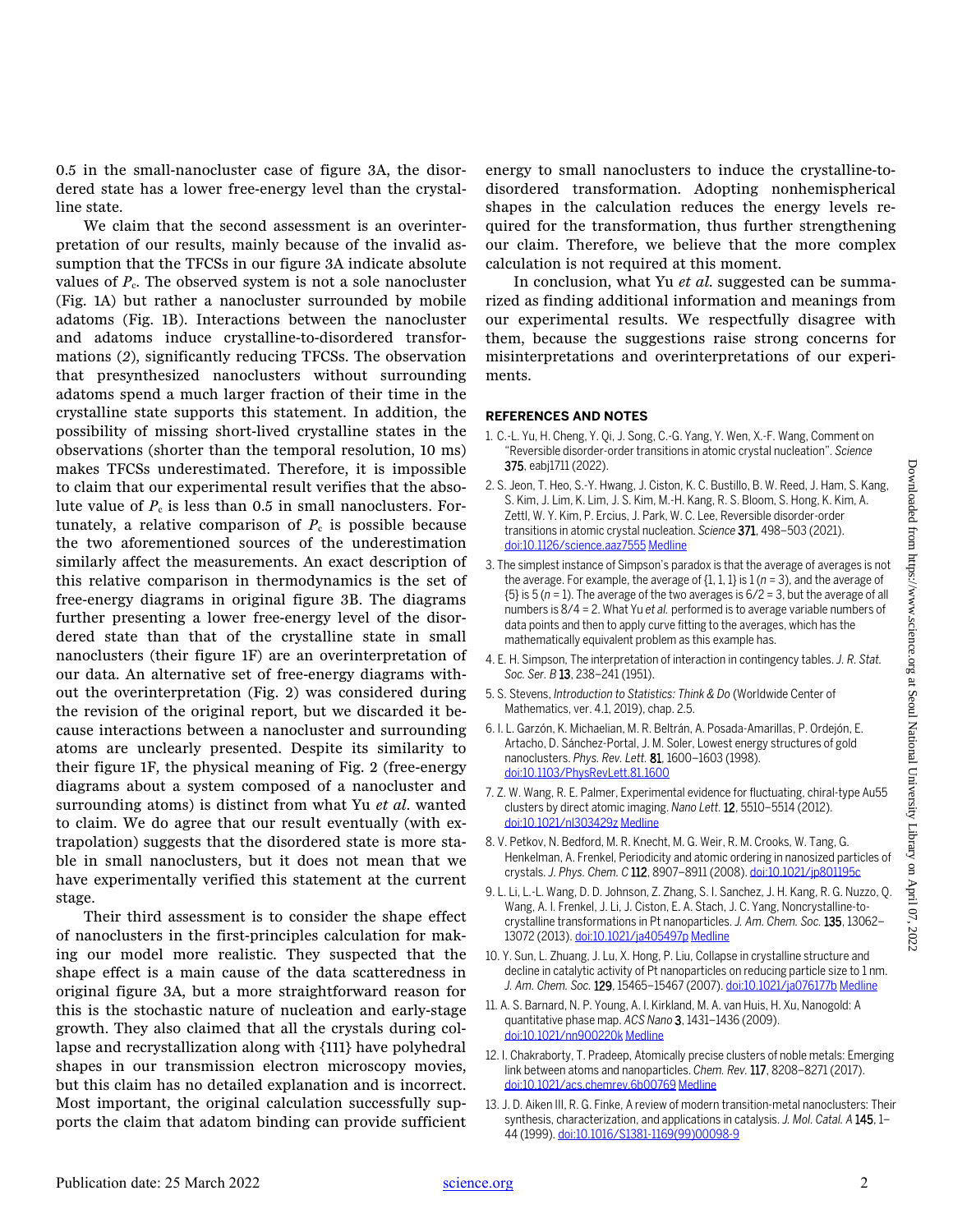- 14. P. D. Jadzinsky, G. Calero, C. J. Ackerson, D. A. Bushnell, R. D. Kornberg, Structure of a thiol monolayer-protected gold nanoparticle at 1.1 A resolution. *Science* 318, 430–433 (2007)[. doi:10.1126/science.1148624](http://dx.doi.org/10.1126/science.1148624) [Medline](http://www.ncbi.nlm.nih.gov/entrez/query.fcgi?cmd=Retrieve&db=PubMed&list_uids=17947577&dopt=Abstract)
- 15. M. Azubel, J. Koivisto, S. Malola, D. Bushnell, G. L. Hura, A. L. Koh, H. Tsunoyama, T. Tsukuda, M. Pettersson, H. Häkkinen, R. D. Kornberg, Electron microscopy of gold nanoparticles at atomic resolution. *Science* 345, 909–912 (2014). [doi:10.1126/science.1251959](http://dx.doi.org/10.1126/science.1251959) [Medline](http://www.ncbi.nlm.nih.gov/entrez/query.fcgi?cmd=Retrieve&db=PubMed&list_uids=25146285&dopt=Abstract)

## ACKNOWLEDGMENTS

Supported by a National Research Foundation of Korea grant funded by the Korea government (MSIT) under contract 2021R1A2C1011797. Work at the Molecular Foundry was supported by the Office of Science, Office of Basic Energy Sciences, of the US Department of Energy under contract DE-AC02-05CH11231. J.P. acknowledges financial support from Institutes for Basic Science (IBS-R006-D1).

21 May 2021; accepted 8 March 2022 Published online 25 March 2022 10.1126/science.abj3683



Fig. 1. Schematic models of nanoclusters. (A) A sole nanocluster on a graphene surface. (B) A nanocluster surrounded by mobile adatoms on a graphene surface. The system observed in the original report is not (A) but rather (B).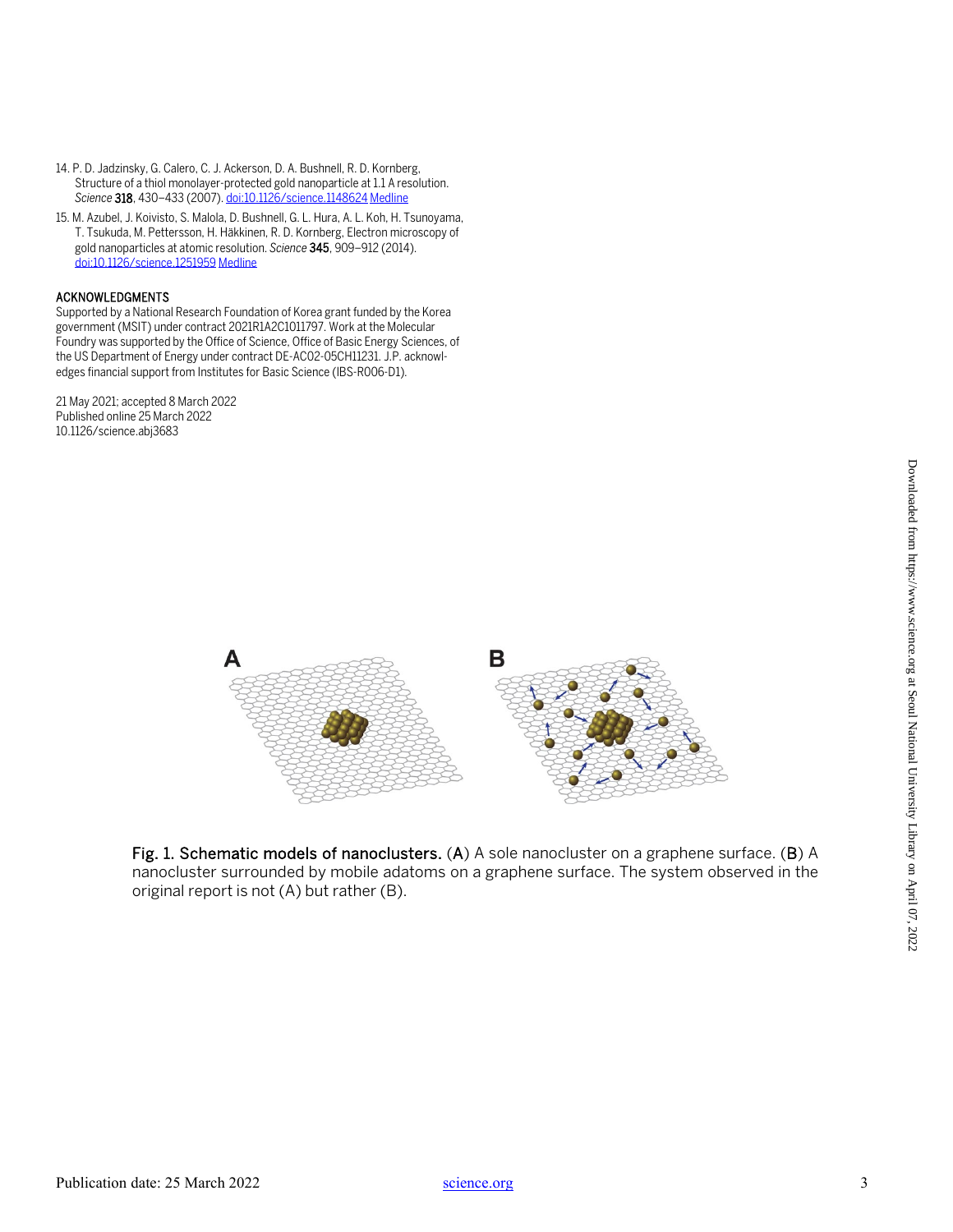